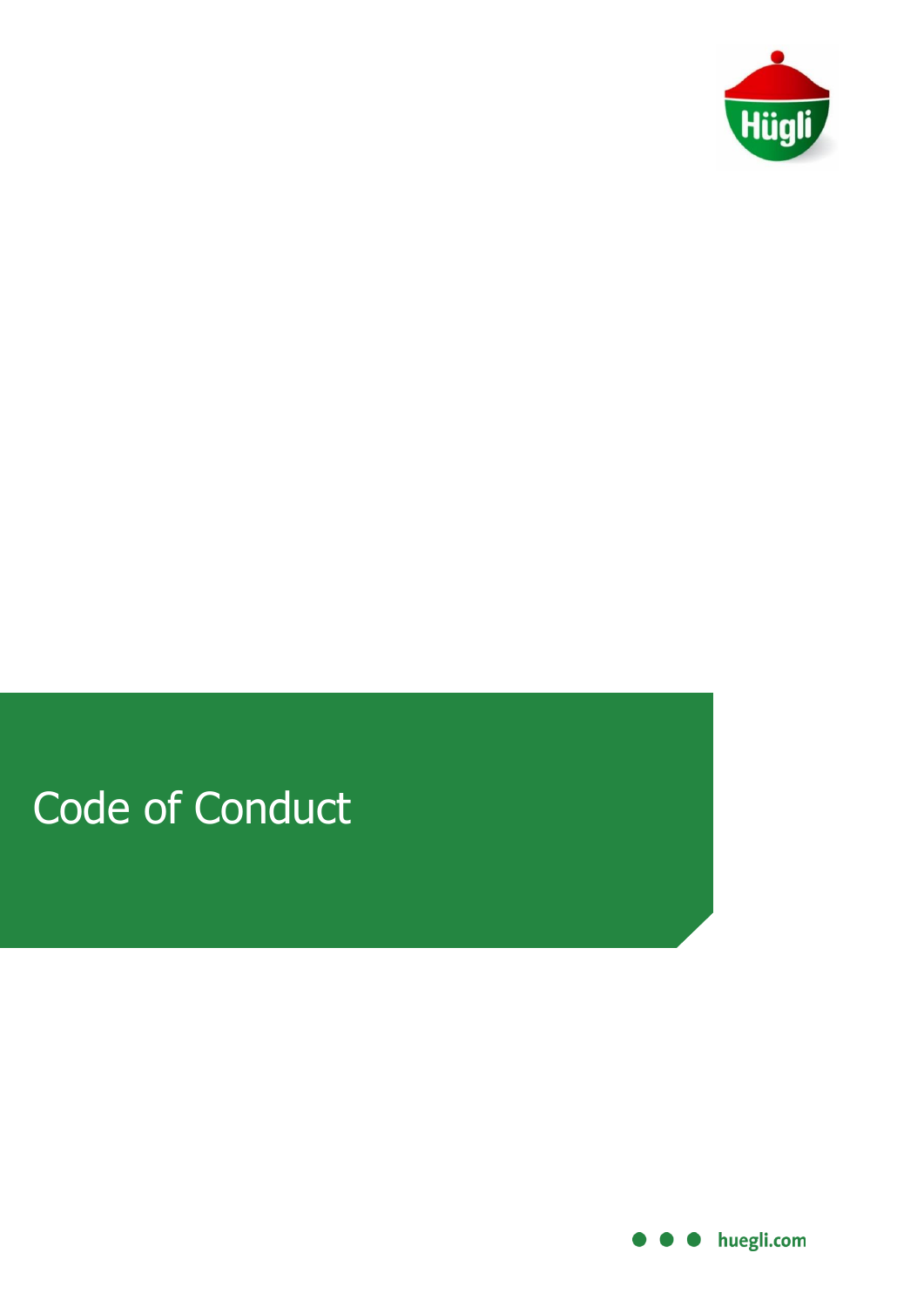### **Preface**

Hügli was founded in 1935 and can look back on a history of more than 80 years. From the start, Hügli has been aware of its economic and social responsibilities. Its business practices have always been governed by integrity and fair business dealings. As early as 1969, Dr. Alexander Stoffel issued "The Hügli Group Corporate Policy" from which today's mission statement derives. This corporate policy reflects our belief that we can generate sustainable value for our shareholders, customers and employees, but only if the conduct of all is beyond any ethical or legal reproach.

Hügli's mission statement comprises principles, norms and values that constitute our corporate culture. These relate in particular to performance, our service to customers, the responsibility of entrepreneurial employees, integrity, trust, respect and sustainability.

Hügli employees follow these commitments in their daily work and build the foundation of Hügli's good reputation – one of the company's most precious assets.

The present Code of Conduct includes a list of possible violations by employees that may have serious consequences both for the employees themselves and for Hügli.

The violations listed further below must therefore be strictly avoided. The Code of Conduct cannot cover all possible situations that we may be confronted with every day. It prescribes a frame of reference, against which all activities shall be measured. Employees should seek guidance when they have questions or are in doubt about the proper course of action in a given situation. The line managers, the heads of production sites and all members of Group Executive Management are available to answer questions.

Employees are encouraged to answer the following questions on their own when faced with doubts about the proper course of action:

- Does my conduct contribute to upholding the trust of our stakeholders (investors, business partners, employees, government and the public)?
- Would my family and friends consider my conduct ethically correct?
- Have I considered the consequences of my conduct for those affected by it?
- Would I be comfortable if I was treated in the same way by another person?
- Would I agree to have my conduct made public by the media?
- Does my conduct comply with the law and Hügli's mission statement?

We thank you for your cooperation and support in promoting and upholding Hügli's values.

Dr. Jean G. Villot **Thomas Bodenmann** 

 $\sqrt{1+\frac{1}{2}}$ 

Chairman of the Board of Directors CEO, President of Group Executive Management

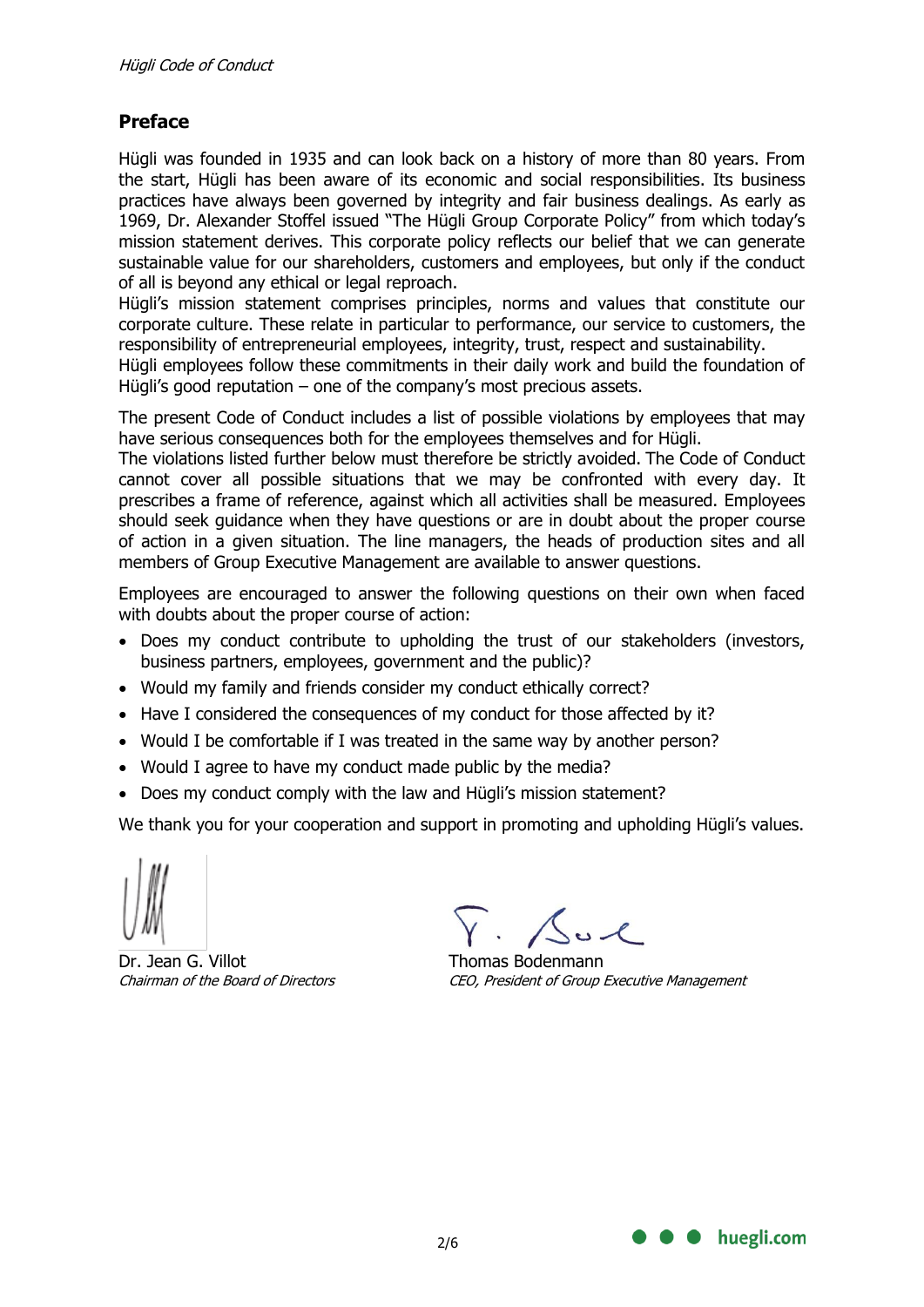## **1. Occupational Safety**

Safety at work is Hügli's top priority. All employees are encouraged to identify potential accident risks in the workplace and to eliminate or report them to their line manager. All regulations concerning work safety must be adhered to at all our sites.

#### **2. Conflicts of Interest and Outside Activities**

A conflict of interest occurs when personal interests compete with the interests of Hügli. The Hügli Group attaches great importance to the strict avoidance of conflicts of interest or conflicts of loyalty by all employees in the performance of their work duties.

If a conflict of interest has occurred or may arise, the employee shall disclose it to their line manager or to the human resources department with the objective of finding an adequate, fair and transparent solution.

Activities and engagements outside of Hügli will only be tolerated if they are not expected to conflict with Hügli's interests or the employee's responsibilities. Hügli's reputation must be granted particular importance in the consideration of such activities. They must never compete with the company. Using one's own position within the company to pursue personal interests or to the advantage of relatives or closely related persons is prohibited.

#### **3. Insider Trading**

The rules constituting insider trading are set according to the Swiss Federal Act on Stock Exchanges and Security Trading. These rules define what constitutes abuse of insider information for the securities trade or the sharing of insider information with third parties. Insider information is defined as any confidential non-public fact that could substantially influence the price of listed Hügli shares if it were disclosed. Most insider information comprises information about the operations and finances of a company. This particularly includes significant changes in the course of business, acquisitions, relevant personnel changes and financial figures such as annual and half-year statements as well as budget figures.

Employees possessing insider information are prohibited from trading securities of Hügli Holding AG as well from sharing the insider information with third parties. Insider trading is punishable by law in most countries and can entail internal disciplinary measures.

When in doubt whether specific information constitutes insiders information, employees can consult with the Group CFO or Group CEO (see annex 1 for contact details or consult www.huegli.com/en/investor-relations).

#### **4. Discrimination and Harassment**

Mutual respect is the foundation for a work environment, in which mutual appreciation prevails. All employees of the Hügli Group are treated with the same respect. Any discrimination on the grounds of origin, nationality, gender, religion or ideology, political affiliation, disability, age, sexual identity or any other personal characteristic is prohibited. Hügli does not tolerate sexual harassment in the workplace. This includes unwelcome advances as well as sexually motivated use of language. We also do not accept any other harassment, threats or mobbing in the workplace.

#### **5. Compliance with Laws and Regulations**

Hügli and its employees are obliged to comply with the laws and regulations applicable to our activities in all countries. Further, all employees must comply with Hügli's internal provisions and regulations that may go beyond what is required by the law.

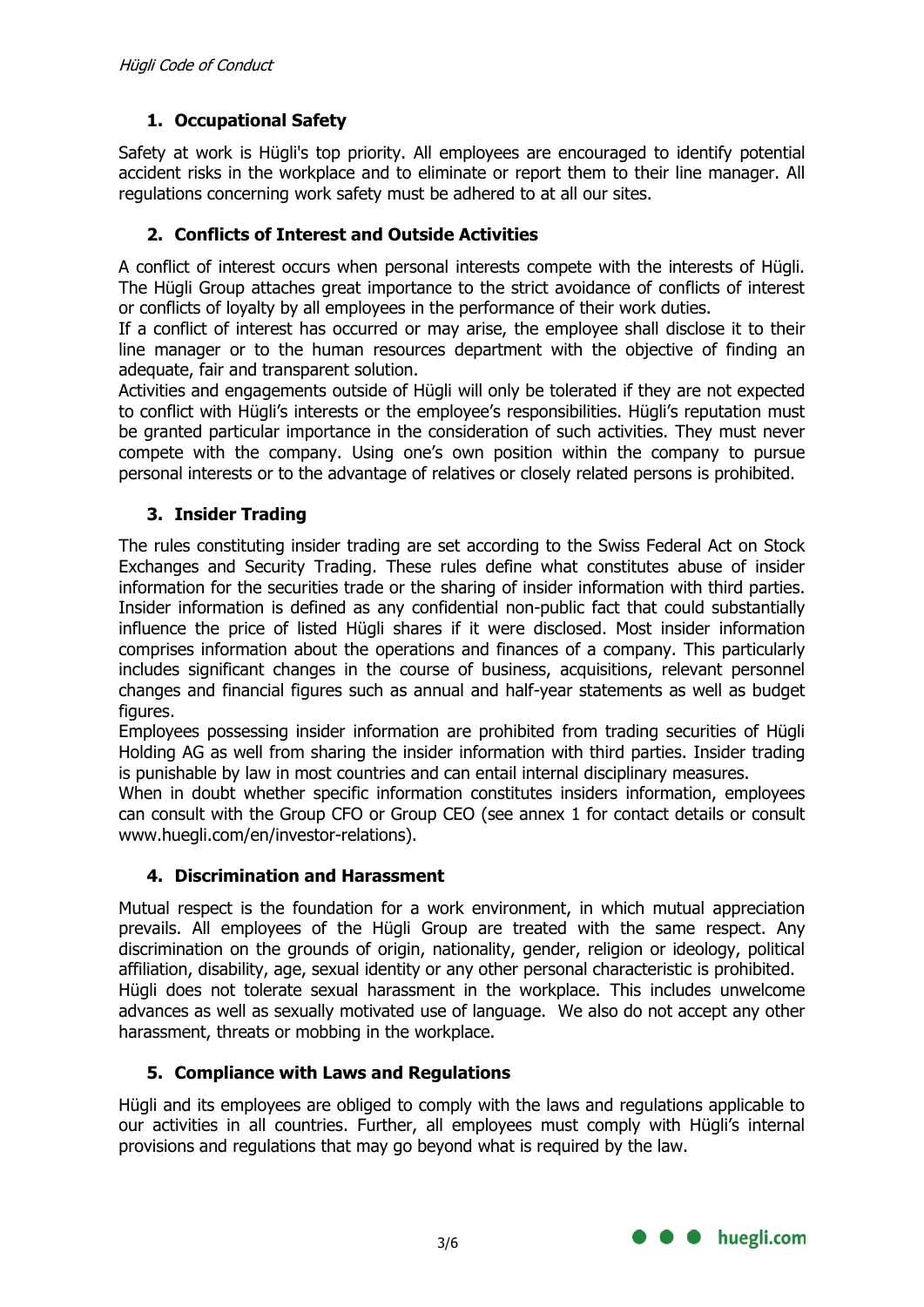### **6. Fair Competition and Antitrust Law (Cartel Act)**

National and international provisions regulate the sale of products by market participants and the exchange of information between competitors. They include, among other rules, provisions on unfair competition and antitrust law. Agreements between competitors on prices, terms of sale, quantity limitations, allocation of territories or public tender offers are strictly prohibited. We determine our business policy and prices independently and neither formally or informally enter into agreements with competitors or other parties, neither directly nor indirectly. Customers, territories and product markets will always be the result of fair competition and never by agreements. All employees, and in particular those employed in sales, marketing and purchasing with regular contact to competitors, are obliged to comply with the laws that safeguard fair competition.

#### **7. Gifts, Hospitality and Corruption**

No employee is allowed to use his or her position or function to demand or accept personal favours or to accept the promise of receiving them. The acceptance of larger gifts or invitations that could place us in a situation of a binding dependence or create the impression of improperly influencing the respective business relationship is prohibited. It is permitted, however, to accept symbolic gifts and invitations during the normal course of business that are appropriate under the circumstances and in line with local customs. The acceptance of money or other cash benefits such as loans, securities, provisions or comparable benefits is prohibited.

Lawful and business-related commission fees, premiums of any kind, discounts, reimbursements, etc. shall be disclosed fully, documented and recorded transparently in order to avoid any involvement in unfair business dealings.

#### **8. Protection of Corporate Assets and Intellectual Property**

All employees are obliged to properly use and maintain Hügli's assets and property and protect them against damage, loss, theft and access by third parties. It is strictly prohibited to misuse the property of Hügli for personal purposes. This obligation includes Hügli's intellectual property such as trademarks, patents, know-how, design, information systems or business secrets.

#### **9. Confidential Information**

All employees are required to keep confidential information about Hügli safe and make it accessible to third parties only if this is necessary to achieve the respective business purpose. Confidential information includes, in particular, product data, processes, marketing, sales strategies, purchasing price lists, customer data, databases, personal data and non-public financial information.

#### **10. Violations and Reporting Procedure**

This code of conduct forms an integral part of Hügli's corporate culture. Even supposedly small violations of this Code of Conduct by a few employees can seriously damage Hügli's image and cause material loss as well as financial damage. Violations shall be subject to disciplinary action under applicable laws, internal disciplinary action and labour law agreements, and they may result in criminal proceedings as well as claims for damages from offenders.

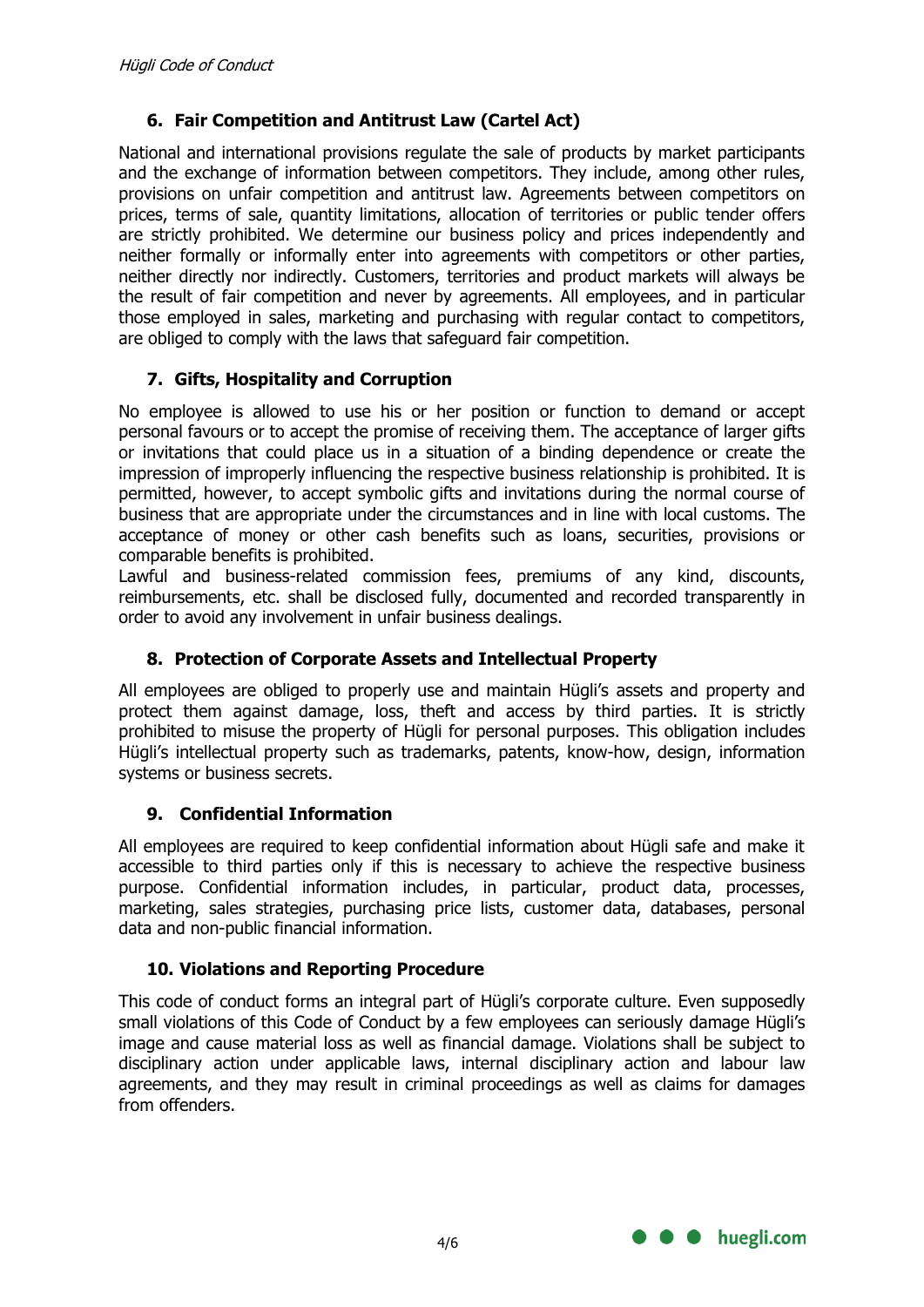High integrity is each employee's personal responsibility and cannot be delegated. It is each employee's responsibility to ensure full compliance with this Code of Conduct. When in doubt, employees should always be guided by the principles stated in the preface of this Code. Employees should seek guidance when they have questions about the proper course of action in a given situation. The heads of all Hügli sites and the members of the Group Executive Management are available to answer questions (see annex 1 for contact details). Any violation must be reported to the respective line manager, the human resources department or the head of the respective site. Employees can also report violations anonymously by telephone or in writing to a member of the Group Executive Management. Annex 1 lists the respective contact details.

Any employee who acts in good faith when reporting a misconduct shall not face censure, even if the report turns out to be unfounded.

#### **Board of Directors and Group Executive Management of Hügli Holding AG**

Steinach, 21 September 2016